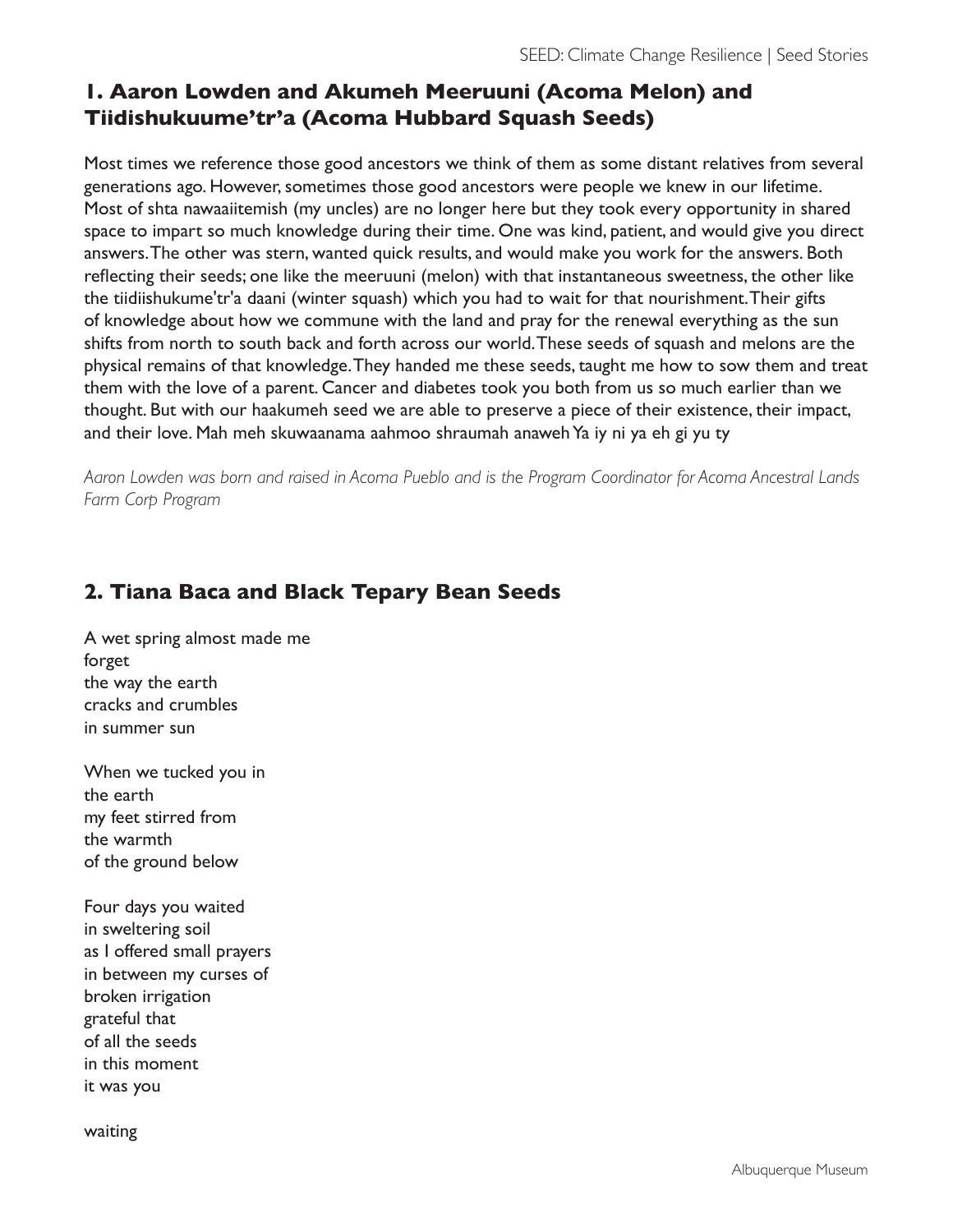I figured you'd survive but I didn't account for your thriving

Seven days in and just one drink rainwater portioned out of the cistern like communion just a taste

Yet as you arched forth breaking ground I thought might break you I could feel the meaning of **Tenacity** 

*Tiana Baca is the Garden & Sustainability Director at the Desert Oasis Teaching Garden in Albuquerque, New Mexico. She is passionate about regenerative agriculture and community education.*

# **3. John McLeod and Blue Corn from Taos**

### Blue Corn

In October, at the Intertribal Food Summit, I had the opportunity to return to Governor Suazo of Taos Pueblo an ear of blue corn that I had grown out. This humble reunification marked 31 years since our community of friends and growers had received the gift of this corn from Tellis Goodmorning of Taos Pueblo at the Kokopelli Nãtural Law Conference. Over the years, Chris Wells, founder of All Species Projects had been the primary keeper and grower of that corn.

Now it had been my turn.

Although we have been growing fruit and vegetables on our small farm at Story Ranch, along the Tecolote River near Las Vegas for over 30 years, the planting and harvesting of the blue corn was not only story-driven and climate determined but life changing.

Following years of climate activism and engagement, I have come to accept the reality of climate driven disruptions beyond our imaginations. Alongside this living nightmare, has been my increased respect and understanding of the necessity for developing food security in our region and the critical role placebased seeds, with memories and capacities for resilience through climate extremes, have in our future food sources.

The blue corn ear I was gifted, launched me on one of my greatest agricultural journeys. It grew my respect, developed my observer skills, expanded my baking choices, and gifted me an authentic response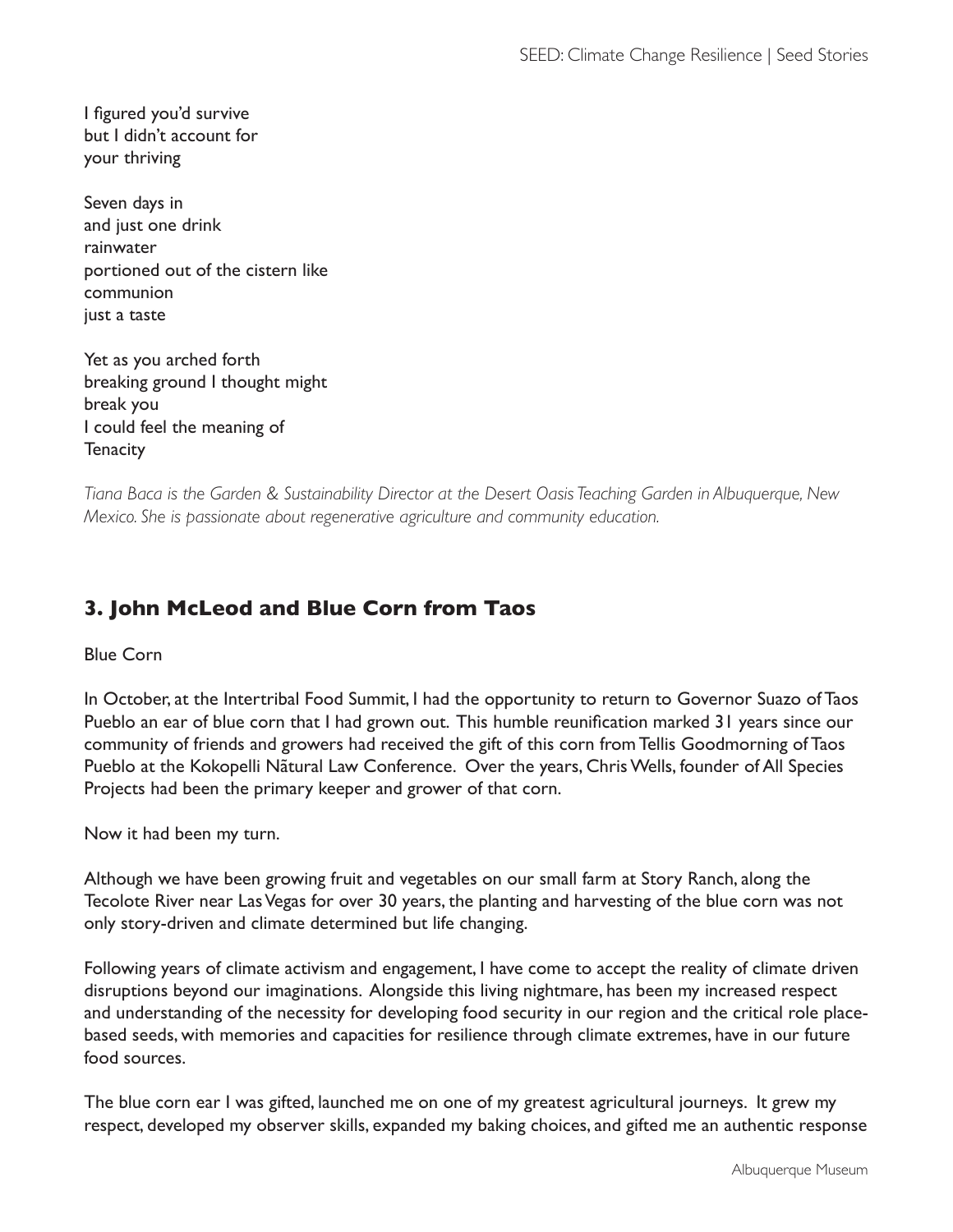to climate chaos.

Governor Suazo, graciously accepted the precious ear I handed him, thanked me, stuck it in his pocket and wandered on.

*John is an educator and seed lover. He lives and works at Story Ranch outside of Las Vegas, New Mexico*

### **4. Bill McDorman and Tortilla Corn**

Hope, Hopi

We must look beyond the fires and the floods and threats and walls of our often troubled times to a more hopeful future. The strength of the answers we use to face the questions of our age can only come when we know again who we really are. The good news is this rapidly changing world is forcing all of us to do just this. We must find our story.

I believe seeds are the most powerful tool we humans can pick up and put in our hands, economically, politically, culturally, and especially now for me, spiritually. I know now why I ended up dedicating 40 years of my productive life to sharing seeds and their stories. It is time for me now to go home and finish finding my story. I am blessed. The seeds and the Hopi have shown me a path. I will find and embrace my story by growing the corn. Nothing else is as meaningful to me now. The power to change everything is in every single seed.

*Bill grows corn and other heritage grains in Cornville, Arizona with his wife Belle and his 90 year-old parents.*

## **5. Beverly Todd and Lanceleaf Sage Seeds, Virgin Groundcherry Seeds, and Foxtail Prairie Clover**

Lanceleaf Sage

floating on the melting snow rushing from creek to river tiny seeds

caught in the out take flushing into the farmer's field settling onto the edge of a furrow sinking into warm soil

inhaling exhaling awakening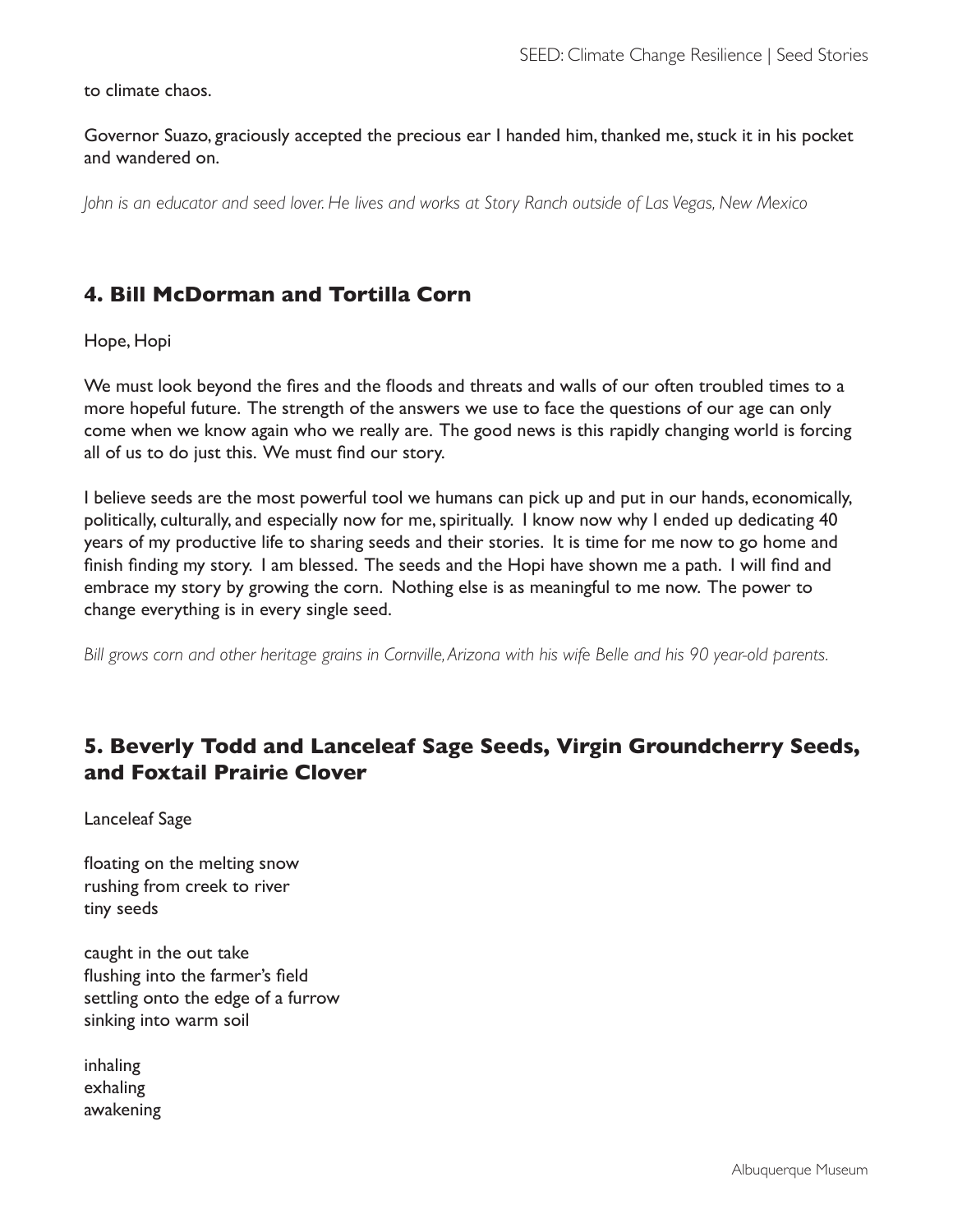tiny root reaching deep green shoot reaching to the sky leaves opening to the sun growing taller into the longer summer days

bright crisp aroma bees loving brilliant tiny blooms

seeds ripening and falling stems and leaves drying with the shorter, colder days snow falling

as seeds wait for the next turning of the world

This gentle sage appears among the vegetables at the community garden. When I bump her, she reminds me of her presence with her blunt scent. I love to crush a green leaf and inhale the full aroma. Her seeds ripen over a few weeks and fall as they are ready, so I visit often with a bucket to shake the seeds into.

### Lanceleaf Sage *Salvia reflexa*

Native annual, also known as blue sage, common throughout the Rocky Mountain Region. Volunteers and will self seed in the garden. Like all members of the Mint family, it supports beneficial insects and feeds bees. Michael Moore in Los Remidios describes its medicinal uses and calls it a form of local chia.

This persistent cousin of the tomatillo returns every spring and hugs the bare, hot ground at the edges of the community garden. She bears generous small sweet yellow fruits in papery husks that the prairie dogs share with me. Where seeds fall on irrigated ground, she grows a little taller, a little wider, a little brighter green.

#### Virginia Groundcherry *Physalis virginiana*

Perennial native volunteer at the community garden. Drought hardy, sprawling plant, 12" to 18" in height. Sweet fruits are small and more abundant with supplemental water.

This patient member of the legume family comes into the field with the ditch water and waits for summer heat to sprout and grow. She feeds herself, the soil and other plants by hosting rhizobia on root nodules that fix nitrogen from the air into the soil. I love to walk among her in late summer when long stems with tiny purple flowers sway in the breeze and buzz with all sorts of bees collecting nectar and pollen.

#### Foxtail Prairie Clover *Dalea leporina*

Late summer annual in legume family. Upright, branching to 3' tall. Volunteered at the community garden, likes irrigation. Rhizobia nodules observed on the roots – potential cover crop species? Bees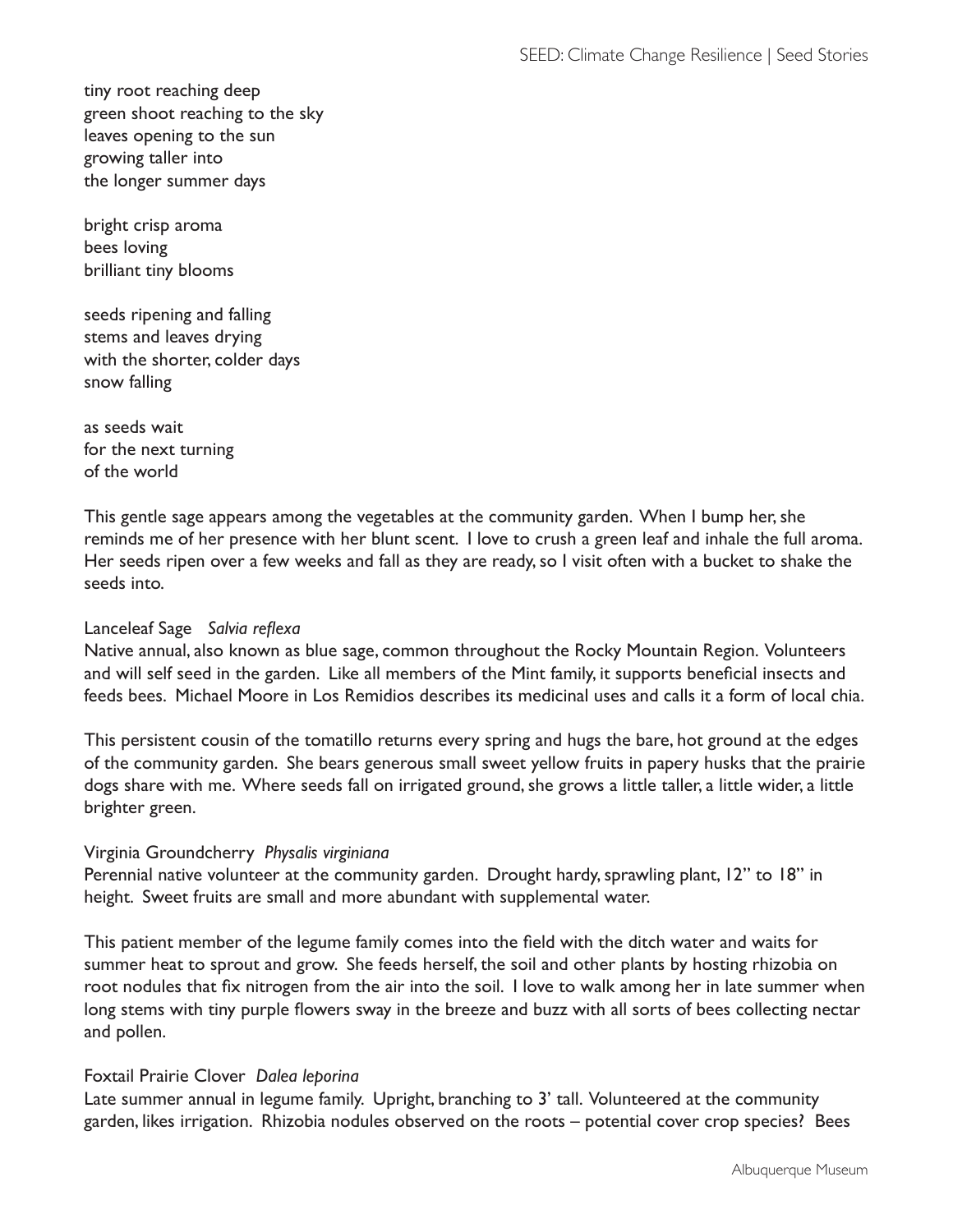#### love the late August bloom. Shallow roots and late seeding make it easy to eliminate if unwanted.

*Beverly is a potter, home gardener, permaculture designer, amateur botanist, community organizer, seed*  saver, and student of plant breeding. She has been planting, hugging and caring for a half acre food forest in *Farmington, New Mexico for 18 years.* 

#### Read by Jamie Figueroa.

*Jamie is Boricua by way of Ohio and longtime resident of northern New Mexico. As a writer and educator, she practices story making as a way to amplify underrepresented voices.* 

### **6. Eva Parr and Glass Gem Corn**

Sweet Arms of Earth

sweet arms of earth teach me to do right by the seeds.

the voices of a million mothers rise from the damp morning soil begging me to oh please, be tender.

the seeds sing songs into my palm about the hands that held them before. they tell me about great floods endless drought about the gizzards of crows the stomachs of sparrows the sounds of stars the pain of separation spilled blood, stolen land mothers' tears that well and fall as cataclysmic storms

they tell me, clearly about the deep wounds of trauma the turmoil of the land and those whose bones lie below us, restless.

I stand bare feet in the earth and hear the seeds breathe their stories

every fiber of my being feels into the sorrows and joys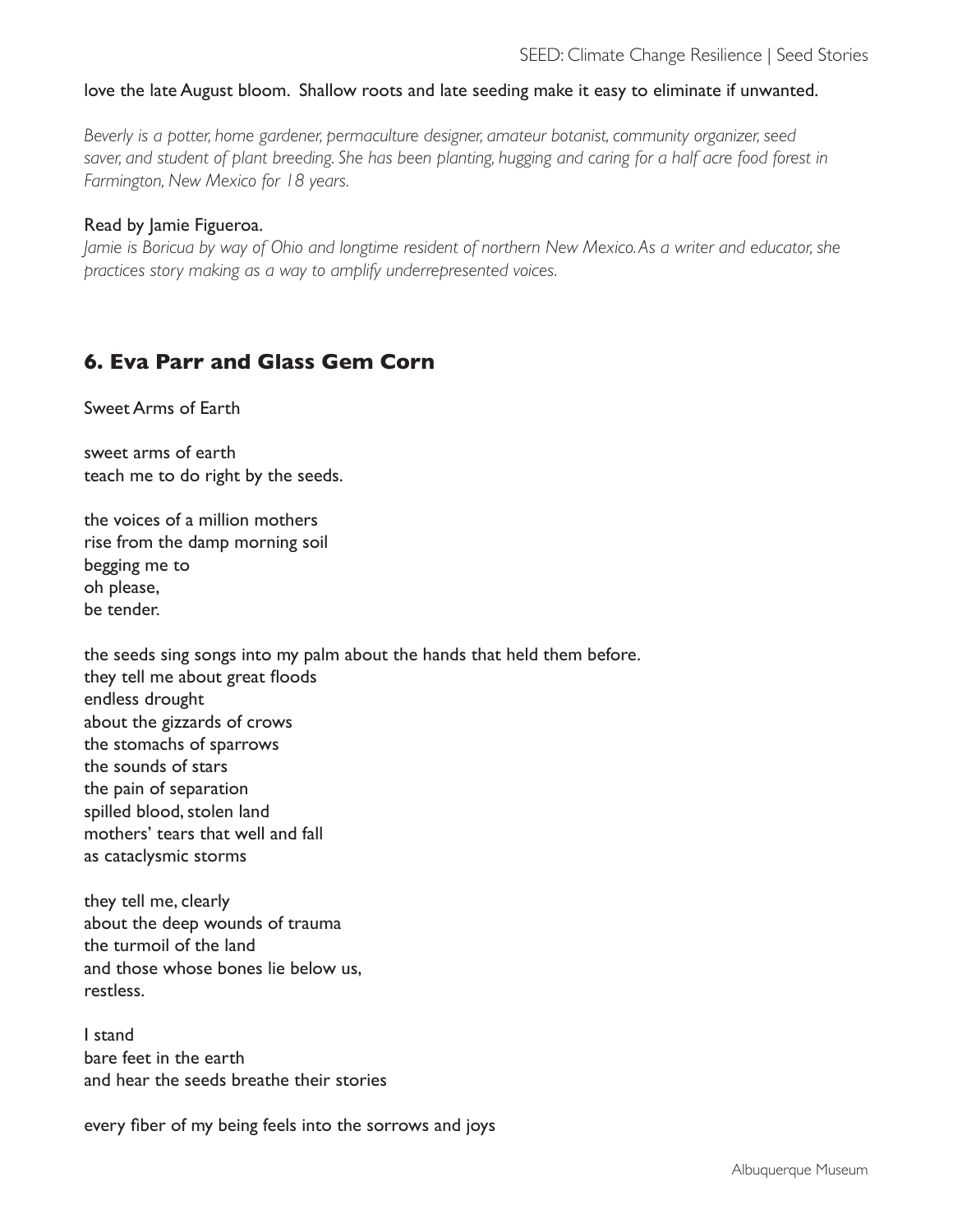*Eva is a community organizer and seed freak from California. She currently oversees 3 community gardens and 12 school gardens in Western Colorado & serves on the Advisory Council for Community Seed Network. In her free time she enjoys rock climbing and ceramics.* 

# **7. Jennifer Case Nevarez, Larry Emerson and White Corn, Anasazi Beans, Pinto Beans, and Alfalfa Seeds**

Seed Story

It all started with a stranger in a coffee shop That stranger was Dr. Larry Emerson, a Diné farmer, researcher, relative, and indigenous activist I was a refugee from hurricane Katrina at the time, and Larry looked me in the eye in the middle of a coffee shop and said "You're in Root Shock." His words rang through me like a gong And although the modern world I had come from offered little context for understanding what he meant by that I knew he was right. And, as he explained further humans can go into shock when they are uprooted or unrooted… when they lose their sense of place and belonging and that in order to survive and even to thrive, we actually need to be connected... and to be responsible to something bigger than ourselves and so, in that moment a stranger became a friend and we began a journey together of bringing human beings back together with themselves, with each other, with the earth, and with Creation through the Tse Daa K'aan Learning Community, which was born and built on Larry Emerson's farm in Tse Daa K'aan (or Hogback) in Dinétah (or Navajo Nation)… And for almost a decade, older and younger generations came together there, including students from all over the nation, to put their hands on the earth, to plant seeds, to tend the farm, to sit in the chao and the hoghan,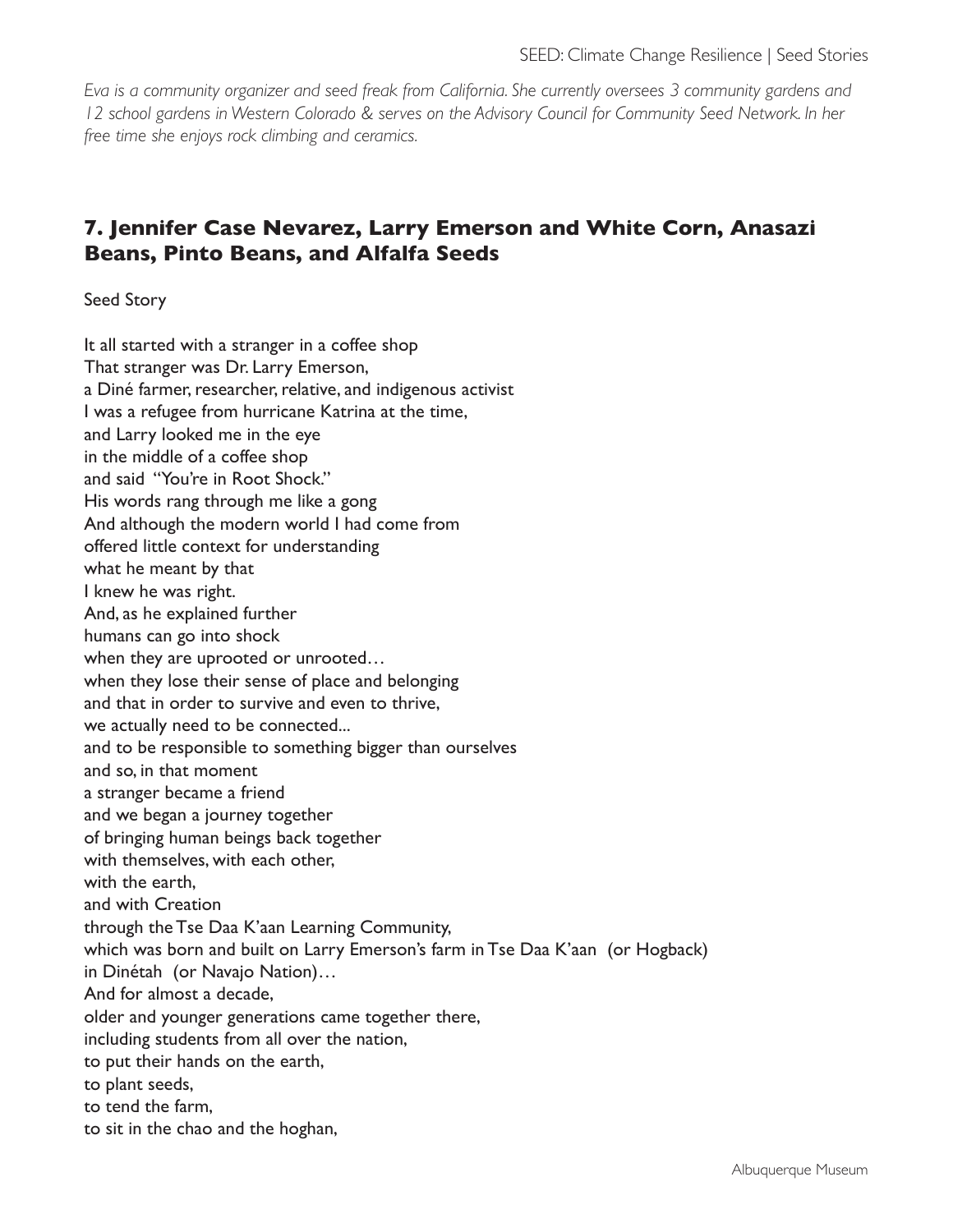and to talk around the fire to remember what it means to be a responsible human being. I have watched many city kids weep the first time they planted anything or begin crying at the smell of wet earth the first time tilling a field or making adobe One student, transfixed staring at the earth, even said "I have never done this but I know this I know this in my body…I know this in my soul I know this smell…I know this feeling it's familiar in the most peaceful and comforting kind of way" We planted seeds of all kinds Corn, Bean, Squash, Melons, Alfalfa, Medicinal Herbs We nurtured orchards and harvested Tobacco, Cedar, Sage Timeless and primal, the seeds taught us and we spent season after season restoring a sense of kinship and reconnecting Reconnecting community members and visitors of all ages with themselves, with each other, with the Earth, and with all of Creation. Tilling the soil and also tilling the seeds of humanity Because, as Dr. Larry Emerson advised the very first day I met him "Well-being is nourished by being accountable to a people and a place"

### In honor of Dr. Larry Emerson. 1947-2017

*Larry Emerson a member of the Diné Nation from Tse Daa K'aan, Dinétah, Hogback, New Mexico. A respected*  father, brother, and son, and a Diné community member who served the greater good as an activist, researcher, *educator, farmer, and artist. In response to growing concerns in service to the greater good, Larry Emerson and Jennifer Case Nevarez worked together for over a decade to birth the TDK Learning Community and steward a series of Hogan Dialogues.* 

*Jennifer Case Nevarez is a grandmother, aunt, wife, daughter, and sister who loves living in the Guadalupe Barrio neighborhood of Santa Fe, New Mexico. She stewards www.communitylearningnetwork.org, a non-profit organization that was born from the hogan and from TDK Learning Community and is dedicated to "building community through real-life learning."* 

## **8. Isaura Andaluz and Haba (Fava) Seeds**

Me pidieron que escogiera solo una semilla. Una nada mas? Imposible! Estamos rodeados por semillas. Viajan, vuelan, bailan y mueren. Pero no se muren de veras, se transforman. Con un poco de agua brotan nuevas hojas, exponiendo todas las características que han desarrollado en sus viajes por el mundo.

Expuestas a extremos del sol, la luna, el viento, el calor, el frío, sequía y nieve, las semillas se fortalecen grabando estas condiciones climáticas en su memoria. Encantadas llegan a nuestros jardines, granjas, bosques y selvas. Caen en los lugares más propios. La naturaleza nos enseña el camino que requiere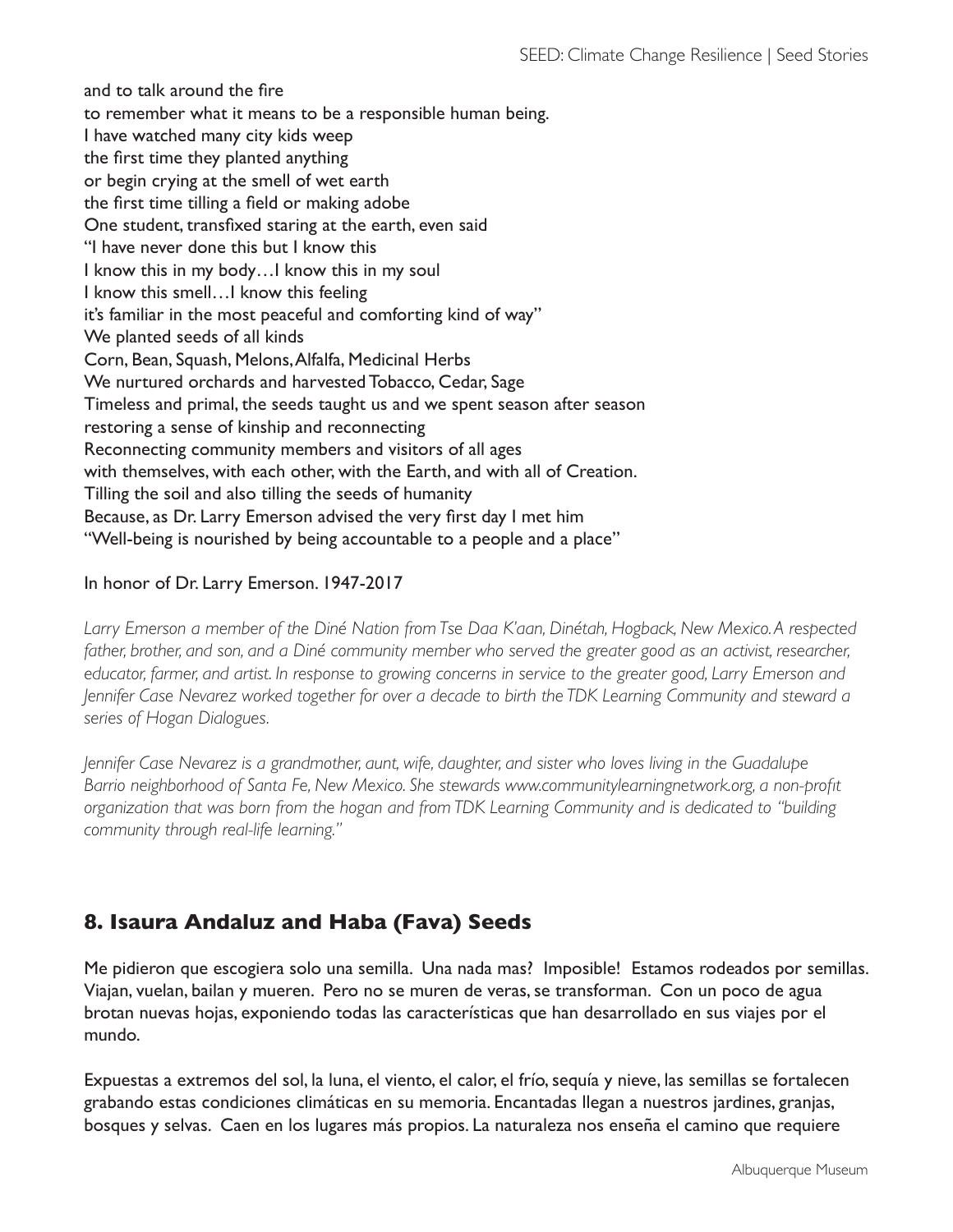mucha paciencia, año atrás año.

Por medio del proyecto de Arid Crop Seed Cache, estoy trabajando con semillas de variedades ya no popular o común, y con semillas criollas que tienen resistencia a sequía, enfermedades y pestes. El propósito del proyecto es aumentar la variedad de semillas resistentes, y reforzar la resistencia del ecosistema y biodiversidad a través de un aumento del consumo de estas variedades.

Cuando uno ve una semilla, se queda calladita, tranquila en nuestras manos. Uno ni tiene idea de la sabiduría que lleva. El año pasado hicimos ensayos de germinación de semillas viejas. Cero fue la tasa de germinación más popular. Pero, yo y las semillas, no nos podíamos dar por vencer.

Plante unas habas de más de 30 años de edad y en la primavera nacieron aproximadamente 80% de las habas. Y este año, las otras 10-20% que se habían quedado en la tierra, están ya grandes y muy contentas acobijadas de rúcala. Esto demuestra que las semillas están inextricablemente vinculadas a la tierra. Y nadie, ni científicos, las puede separar.

Las semillas sueñan con la tierra calentita, un poco de agua, abono, y el cariño de nuestras manos. Pero lo que vale más es el respeto y paciencia que les damos a las semillas enquanto continúan en su camino, sin intervención científica de genes y manipulación. Como nos demostraron las habas, la naturaleza sabe lo que hace. Y juntos podemos caminar en este mundo sagrado.

#### **English Translation:**

I was asked to choose only one seed. Only one? Impossible! Seeds surround us. They travel, fly, dance and die. But they don't really die. They are transformed. With a bit of water they sprout new leaves, displaying all the traits developed in their travels around the world.

Exposed to the extremes from the sun, moon, wind, heat, cold, drought and snow, the seeds are strengthened through the recording of these climatic conditions in their memory. Delighted, they arrive to our gardens, farms, woods, and jungles, landing in the places most appropriate for them. Nature teaches us what the path is, which requires much patience, year after year.

Through the Arid Crop Seed Cache project, I work with a variety of seeds no longer popular or common, and heirloom seeds with resistance to drought, disease and pests. The project's goal is to increase the variety of these resilient seeds and to strengthen the resiliency of the ecosystem and biodiversity through increased consumption of these varieties.

When one looks at a seed, it is quiet and calm in our hands. One has no idea of the knowledge it carries. Last year we did germination tests of old seeds. Zero was the most popular germination rate. But the seeds, and I refused to give up. I planted fava beans that were over 30 years old and approximately 80% germinated. This year the other 10-20% that remained in the soil are now growing, wrapped in arugula. This demonstrates that the seeds are inextricably bound to the soil. And no one, not even scientists can separate them.

The seeds dream of warm soil, a bit of water, compost and the affection from our hands. But what is worth more is the respect and patience that we give the seeds as they continue on their path, without scientific intervention of genes or manipulation. As the fava beans have shown us, nature knows what is does. And together we can walk in this sacred world.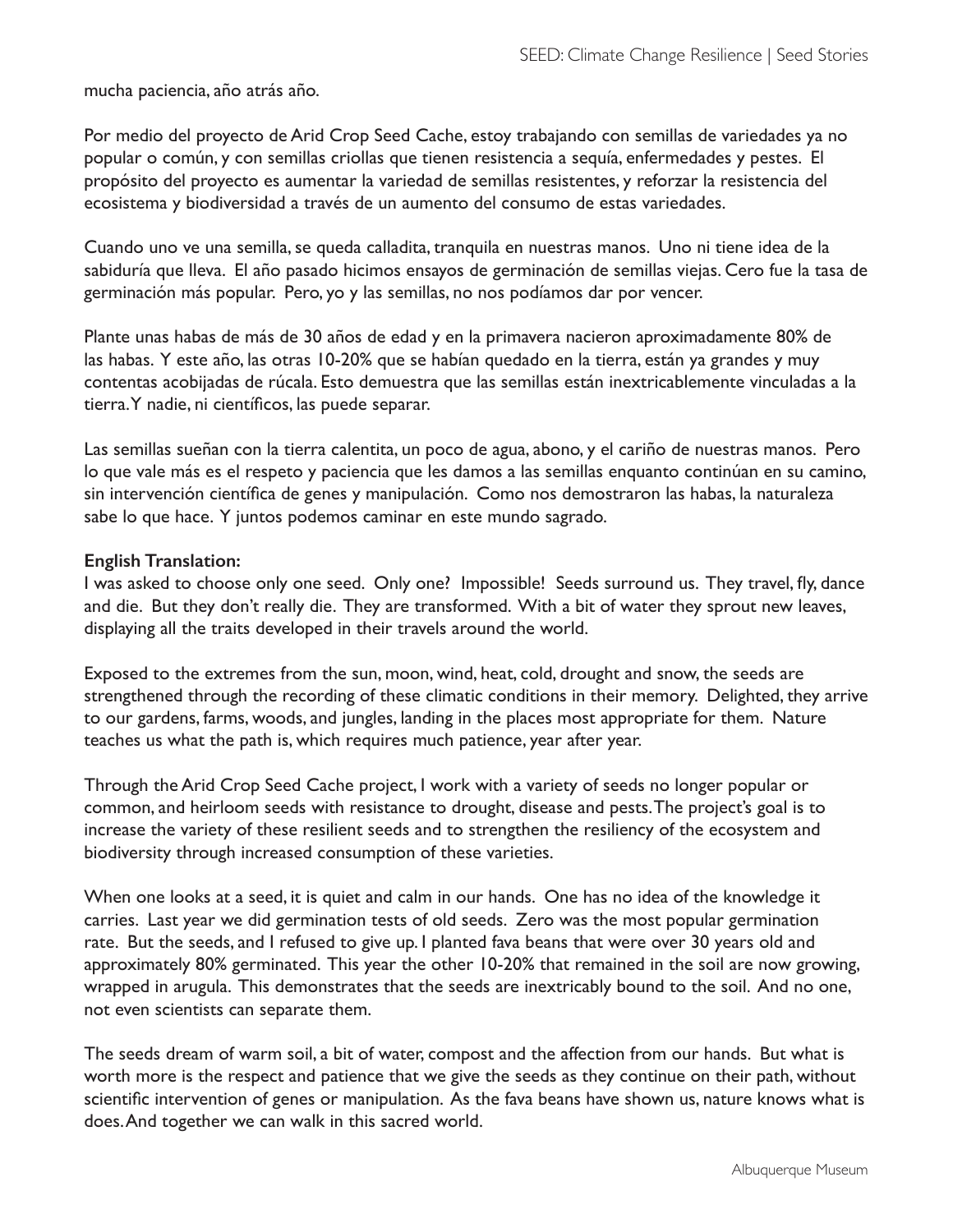*Isaura Andaluz is a life-long seed steward based in Albuquerque. She worked to establish the Arid Crop Seed Cache, New Mexico's largest collection of native and drought-tolerant seeds. Passionate about food, bees and seeds, she has advocated for the protection of seeds and the right to farm through the Farmer Protection Act, participation on USDA's AC21 Committee, and creation of the Save NM Seeds Coalition.*

### **9. Chloe Maize Hart-Mann and Zinnia Seeds**

A couple of years ago I decided to grow flowers in my families garden so I could have my own project in the garden. We grew pink zinnias, Californian Giant Zinnias, marigolds, and calendula. The calendula and marigolds didn't do that well that year, but the zinnias did very well. So we saved the seeds of all the flowers and planted the zinnias the next year. That year the two types of zinnias crossed and we got a variety of flowers. There were now small flowers that were colors other than pink and more large pink flowers. We kept growing the zinnias each year and we got more and more interesting flowers and flower colors. Then in 2017 I found something very interesting, a white zinnia. That was the first year I had found a white zinnia. The next year I found more white zinnias, but I also found multicolored, and yellow zinnias. I had never seen yellow zinnias before this year. Some of the more memorable multicolored zinnias were large red flowers that faded to yellow, another memorable flower was a peach colored flower with pink on the petals right where they connected to the center. I truly enjoy growing the flowers and the flowers got me to be more involved in the garden. One thing that I love about zinnias other than the colors is that the pollinators love them. I have seen bumble bees, bees, butterflies, and humming birds on the flowers, they really attracted the pollinators to my garden. Because of my zinnias, I am now more involved in the garden, and have my own summer project.

*Chloe Maize Hart-Mann lives in Anton Chico, New Mexico, where she grows zinnia flowers and saves their seeds. She also helps her family grow food, save many other seeds, and take care of their livestock.*

### **10. Brett Bakker and Amarillo del Norte Bean Seeds**

We call it Amarillo del Norte. It's just a yellow bean from Northern New Mexico. It was called Ancient Yellow by Fabian Garcia back in 1912, and he said it was rare then. So, here's a story of how I came across this seed.

When I was collecting seeds for Native Seeds/SEARCH up in Northern New Mexico, in Vadito, one of my favorite little villages up there, I met a guy named Nick Montoya. A farmer, firefighter, santero, and he was always generous with seeds. I got peas and beans and squash and all kinds of stuff. But, I hadn't seen this one and I'd been going to visit him for three or four years. And one time I went back and he's like, "Oh, yeh, I think you might like this one." And I thought it was really interesting that he waited that long. He was being patient, check'in me out. Was I doing this for a good reason? You know, what was my intentions? Was I going to be someone who just came, and, hit and run? But after I kept coming back for a few years, I think, I felt like he really trusted me enough to give me this bean that was really rare.

I never saw it anywhere else. Miguel Santistevan said he found it in Mora years later. But it's still not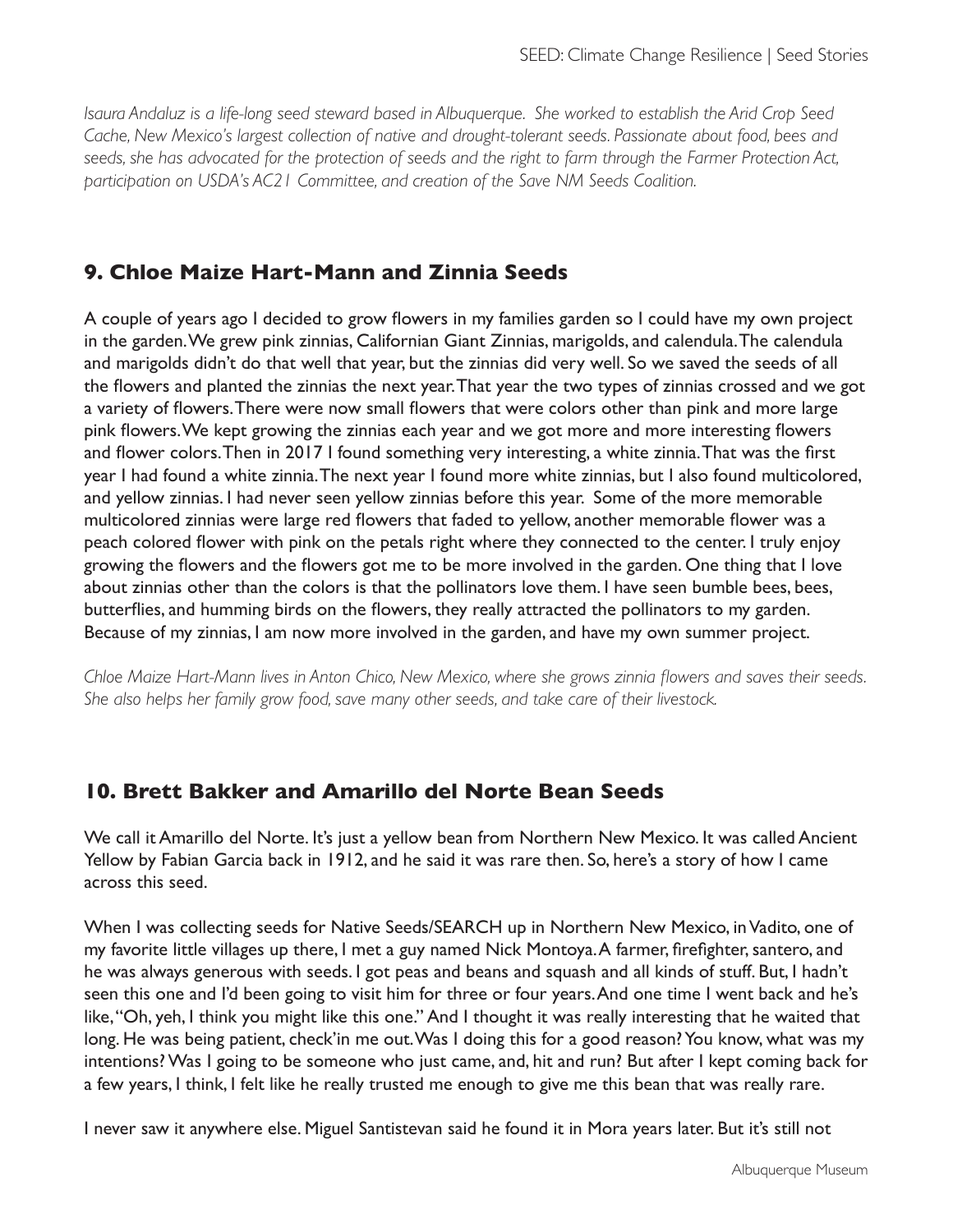very common up there, which is very bizarre because it's really productive, it grows at high elevation, it grows down here. Fabian Garcia said that you could grow two crops in the low elevations in a year.

So, the real lesson to me was, just being patient. You know. And especially when you're collecting seeds from elders and in traditional cultures you don't push. Because they're not like that. Whenever I'd go collecting seeds from someone and it would be, oh you know I want to come back and get some seeds, oh when's a good time to come? And their like, I'm here. It wasn't like Monday at 4 o'clock. They don't do that. It's just, you have to be patient and whenever the connection happens to be.

So, Nick was also a santero. In the winter he's carving saints and little ornaments and stuff. And I asked him one time, "Hey, do you ever do a San Isidro? You know, I have been looking for a San Isidro and I just don't see any up here." And he said, "No, no I've never done one of those, but that's a good idea." And we just went on and we were sitting in his kitchen, got my seeds and left. And a year later I went back. Same thing. We're sitting in his kitchen. I'm having coffee. His wife gives me a bowl of beans and we're talking and we're looking at the seeds. And he goes, "Oh yeh, by the way that's yours." And he gestures with his head into the corner of the kitchen. He did not know I was coming. And there's a little San Isidro bulto just sitting there, waiting for me to come. And just that patience, you know. And it was sitting there in the kitchen. It wasn't like he brought it out cause he knew I was coming. It was there waiting for me to show up because he knew I was coming back. And I get choked up just thinking about that one, but uh, yeh.

*Brett Bakker began collecting and planting traditional southwestern & heirloom crops in 1979. He is currently with The Arid Crop Seed Cache Project and farming in the South Valley, Albuquerque, New Mexico.*

## **11. Sara Wright and Nasturtium Seeds**

### Trailing Nasturtiums

I first fell in love with the fiery red and gold trailing nasturtiums that grew in my grandmother's garden when I was a small child. I believe it was my mother who first put the flowers in salads making each summer meal a festive event.

Both my mother and grandmother were gardeners so I grew up with plants indoors and out. I participated gathering all kinds of ripe seeds and pods including wrinkled bright green nasturtium seeds that looked to me like tiny human brains that shrunk to half their size as they dried on screens in my grandmother's attic. Later the seeds were stored in paper bags until spring.

The awe that I experienced touching any seed as a child is still with me. That each one carries its own story, its own DNA (protein) signature, and the form the seed will take, is a miracle worth reflecting upon.

The first flowers I ever planted were nasturtiums that came from my grandmother's garden. I prepared little rock crevices that lay against a giant granite boulder on Monhegan Island, my first adult home in Maine. Located 16 miles out to sea, this tiny fishing village was flooded by tourists in the summer. When people walked up from the wharf passing by my house, they often casually plucked the flowers I cared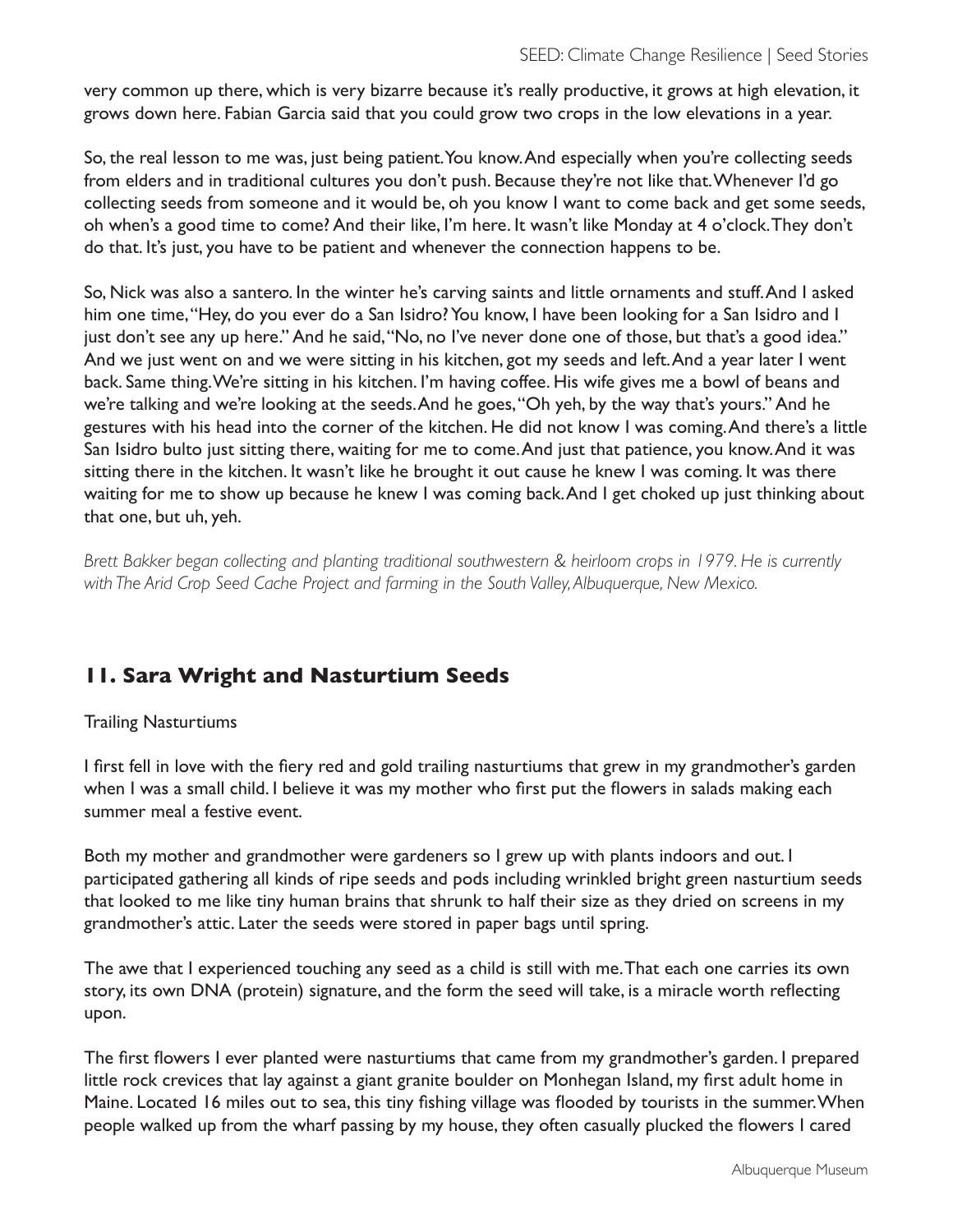for so tenderly. Putting up a sign made no difference and I was too young to feel tolerance for these interlopers, eventually moving my precious nasturtium patch to another garden behind the house!

Although I used the leaves in salads I had a hard time picking the flowers, preferring instead to enjoy the feast by sight.

As soon as my two boys were old enough, each summer they bit off the fragrant flames, even as a multitude of bees and hummingbirds vied for sweet nasturtium nectar. Sometimes, when childhood friends came over, my sons would pick and eat a nasturtium creating quite a stir. Other children were amazed. No one ate flowers!

My children are long ago grown and gone and I am still planting nasturtiums some fifty years later.

Last year, I planted the few seeds that I had brought with me from Maine, here in Abiquiu. I also ordered some from a familiar catalog that specializes in organic and heirloom seeds. I grew my own in a large pot, and planted the others directly into the ground on the east side of the house. The nasturtiums in the pot had yellowing leaves and yet the seeds from both were equally abundant.

 However, the nasturtiums I planted in the ground held more moisture after watering, providing my house lizards with giant green leaves that both lizards and buds thrived under during the monstrous July afternoon heat. When the vines finally began to trail in early August the plants were festooned with a riot of color, much to my joy and delight. Nasturtiums were still blooming well into November.

To this day, I rarely break off and eat a newly blooming flower as sweet as they are to the taste, although I regularly use the pungent peppery leaves in salads.

Saving seeds from year to year was simply part of what I did without thinking about it until I began to write and celebrate my own rituals (almost 40 years ago now). After making that shift I incorporated nasturtium seed gathering as part of my fall equinox thanksgiving celebration. Every year I invoke both my mother and my grandmother in remembrance and gratitude for their legacy – a long and unbroken line of growing these flowers and saving their seeds. Someday, I hope to find someone who will carry on my nasturtium seed story after I am gone.

Both the leaves and petals of nasturtiums are packed with nutrition, containing high levels of vitamin C. Ingesting these plants provides immune system support, tackles sore throats, coughs, and colds, as well as bacterial and fungal infections.

Nasturtiums also contain high amounts of manganese, iron, flavonoids, and beta - carotene. Studies have shown that the leaves have antibiotic properties; they are the most effective before flowering.

Nasturtiums are native to South America; they are not an imported species, perhaps lending credibility to the importance of sticking to native plants during this time of Earth's most difficult transition. They are known as a companion plant. For example, nasturtiums grow well with tomato plants. In addition, they act as a natural bug repellent so I always have small patches of them growing around my vegetable garden. Aphids are especially attracted to them leaving more vulnerable plants alone. Rabbits and other creatures aren't tempted to eat their leaves or flowers because of their sharp flavor, yet these trailing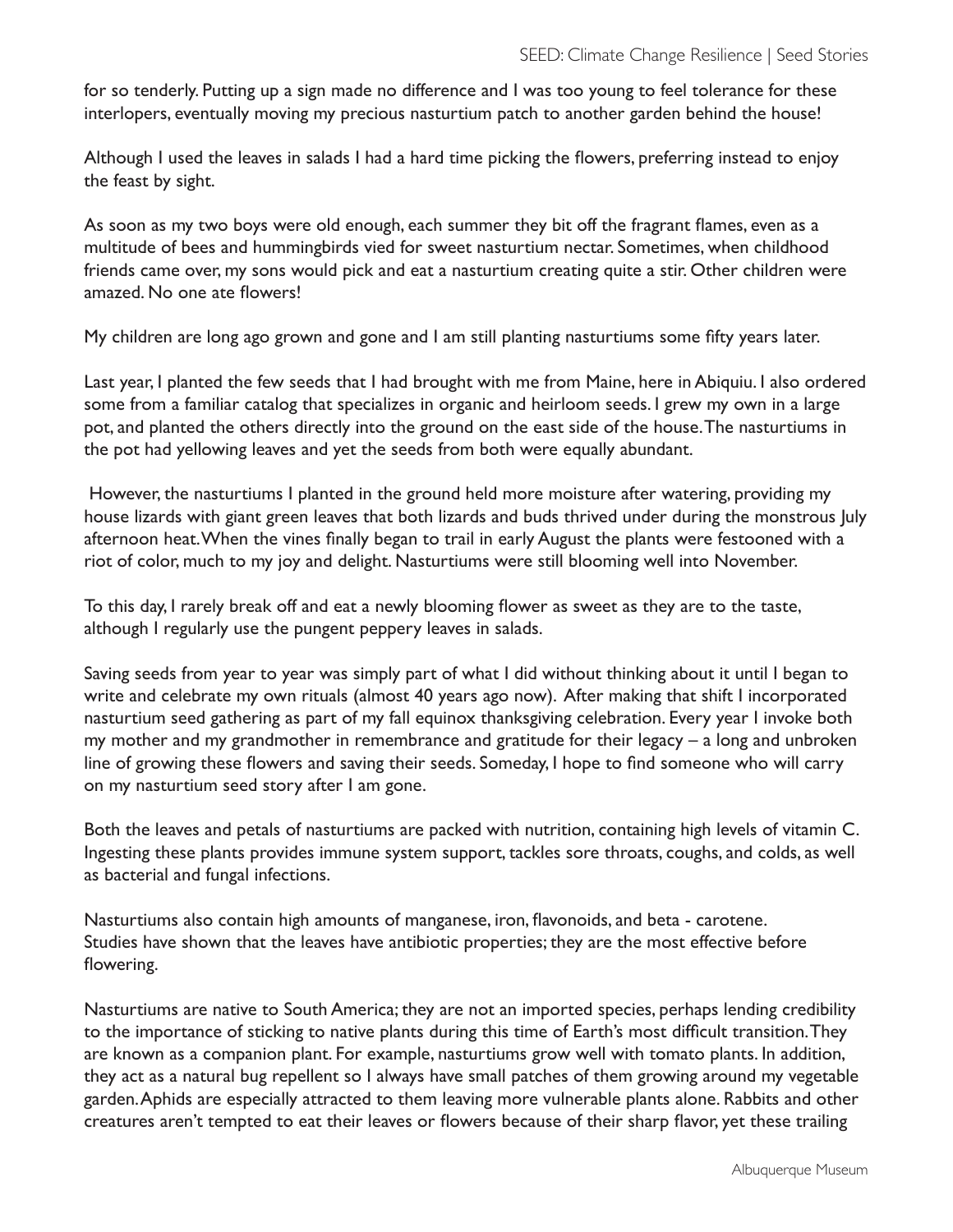vines attract many pollinators. Bees of all kinds love them. Although nasturtiums are frost sensitive, I note that even after germination the little green shoots with hats simply hug the ground if the weather turns inclement. Unless the temperature dips below the mid 20's nasturtiums always bounce back. In fact even a hard frost won't take all the adult plants at once because their vining habit protects some of the seeds and some flowers. I always end up pulling the vines and the very last flowers before all are withered (this is when I consume the flowers after picking a small bouquet for the house). For all the above reasons I think these tough and tender vining plants have a good chance of surviving in the face of Climate Change.

*Sara is a writer, ethologist and naturalist who is making her home in Abiquiu, New Mexico*

### **13. Iren Schio and Blue Corn from Taos**

Mais

While growing up in Switzerland I knew Mais, as it's called in Swiss German, to be grown for Animal feed and oil.

Yet when I went on bike adventures outside Zurich's city limits as a Child the cornfields were always fascinating to me.

From the tender first green shoots to the tall stalks gently swaying in the breeze. If it was ripe enough, my friends and I helped ourselves to some ears and ate them right there as a delicious snack! Much more delicious than the exotic canned baby corn we were familiar with in Chinese Restaurants. After living in New Mexico I learned to love corn in a much deeper way.

From petroglyphs to Tamales, what a gift Corn is for us Humans.

Robert Mirabal gave a concert at Ghost Ranch in 2015 and gifted his audience kernels of the Blue Corn he grows in Taos.

I have planted them in the spring in the garden ever since.

After harvesting and husking the Corn we grind it into a coarse flour.

We tried grinding it at first on a stone metate but contrary to all the photos of smiling Native maidens grinding corn in that fashion, it proved to be very hard work and we now use a metal hand mill for this task.

Dave bakes the most delicious corn bread with our flour.

I often play my flute in the Corn patch during growing season, as a thank you to the Corn Mothers, and because it brings me peace and joy.

*Iren lives and works in Abiquiu, where she loves to hike, garden and pursues her art.*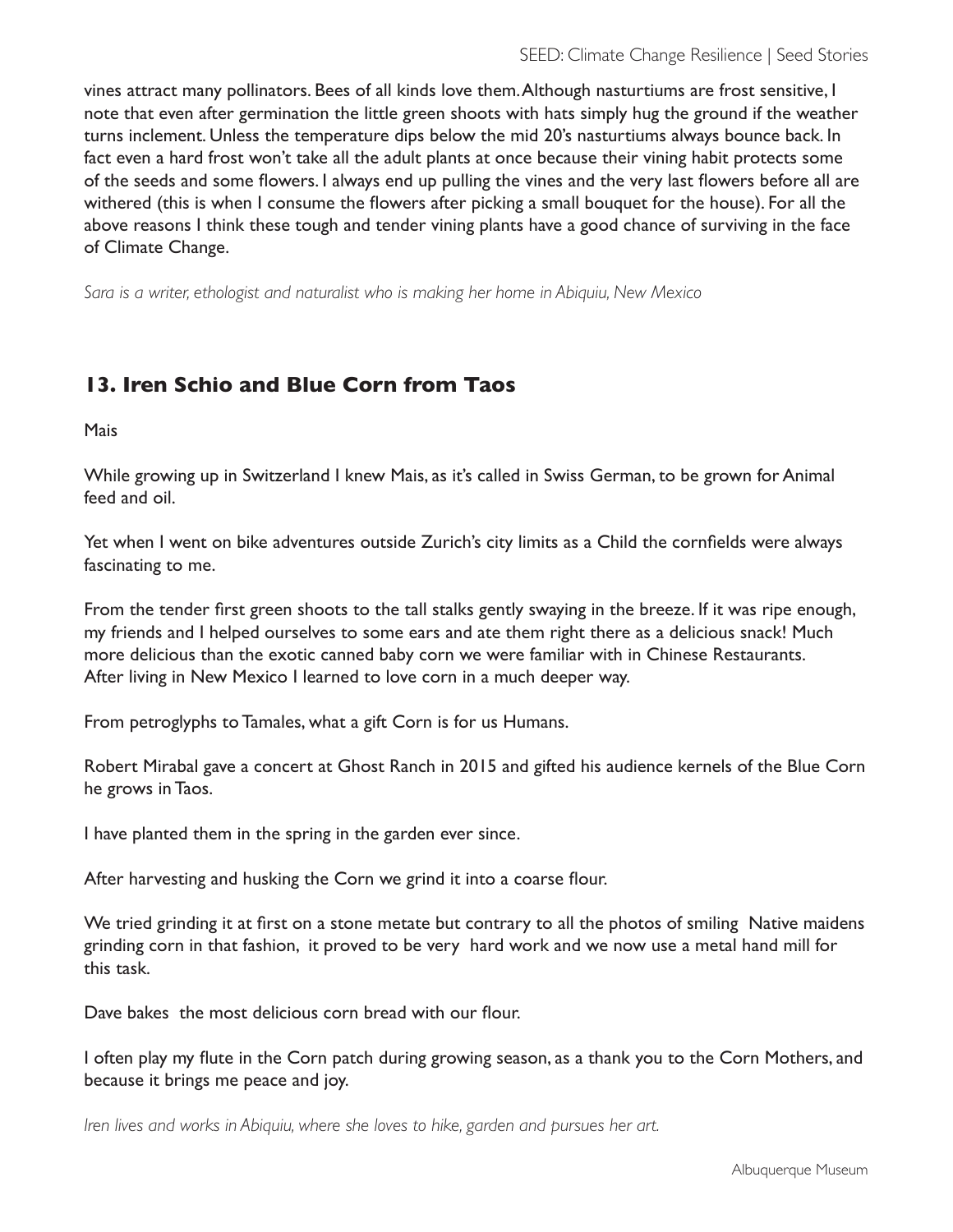### **14. Ron Boyd and Turquoise Corn from Hopi Land**

 This is the story about the turquoise corn from Hopi land. I would like to explain the way it was explained to me.

When I received this corn, I knew it to be Hopi Turquoise Corn. But I mentioned that to a Hopi man once, and he said, "This isn't actually Hopi Turquoise Corn unless it is planted on Hopi land in the Hopi way with the Hopi methods. Otherwise, we just call that turquoise corn from Hopi land." And that's a difference that I really appreciated.

I kind of like, while remembering all the years around corn, not just the Hopi Turquoise but this relationship with corn is really an earliest memory. That's a memory of about 60 years ago. I grew up rural, Arkansas, Valley River farm country and all around us was a lot of sweet corn and field corn and silage corn, mostly yellow corn. During the summer time, sweet corn: my mother would buy sweet corn, 12 ears for a dollar. I'd eat corn until I just couldn't eat it anymore. She would put it up. She'd can it. Then we'd have canned corn through the winter.

Then through my childhood I spent as much time as I could, because I liked earning money, working in the fields, and a lot of the field work was working on the corn. So, I irrigated corn, harvested corn, planted corn, ate corn.

This particular corn, the turquoise corn from Hopi land, I received, about, 30 some years ago. I think it was 1987 when a friend of mine, who had worked with John Kimmey ... John Kimmey was at that time heading a small seed company, first small seed company I was aware of: Talavaya Seed Company. Lionel had worked with John Kimmey. John and, now I know, his wife Claire had been to Third Mesa, Hotevilla and received this corn from Grandmother Carolina Tawangyouma. I received six seeds that year, about 1987. I planted those six seeds at the front door of my house and was delighted with the outcome. Of course, those six seeds probably must have made at least 12 ears.

This corn grows about four or five-foot-tall and it has one or two ears per stalk. So, over the next 30 some years, I reckon I've planted that corn at least a dozen times. Starting with those six seeds, it's pretty likely I harvested two to three thousand pounds of that corn. I first planted it in Taos, New Mexico and from there I moved a 1000 foot higher, to about 8000 foot. I planted that corn on the high road and made good crops there. Then I think the next crops probably came with me when I came down to La Villita on the Rio Grande, at 5700 foot. I've made half a dozen crops down there. I also planted at a friend's place in Chimayo. So, this corn has produced really well all the way from, well around 5000 to 8000 foot. Of course, I have handed off a lot of it. I know recently, a bunch of it came back to stories of turquoise from Hopi land in Illinois. I've sent some up to my friends in Colorado and he's had good success with it up there.

It's really a beautiful corn. When we plant it, we most often times do it with community or the tribe or friends. And a few years ago, we picked up on the idea, it was suggested somewhere, that when we plant the corn, not just the turquoise corn but any of the corn, we put the corn in our mouths, then put it in the ground. The message suggested that when that corn is in your mouth, it gets a sense of you, you DNA, your genetics and it grows with you and about you. That just feels really nice.

In fact, I have never planted this corn mechanically. It's always been planted either by hand or with a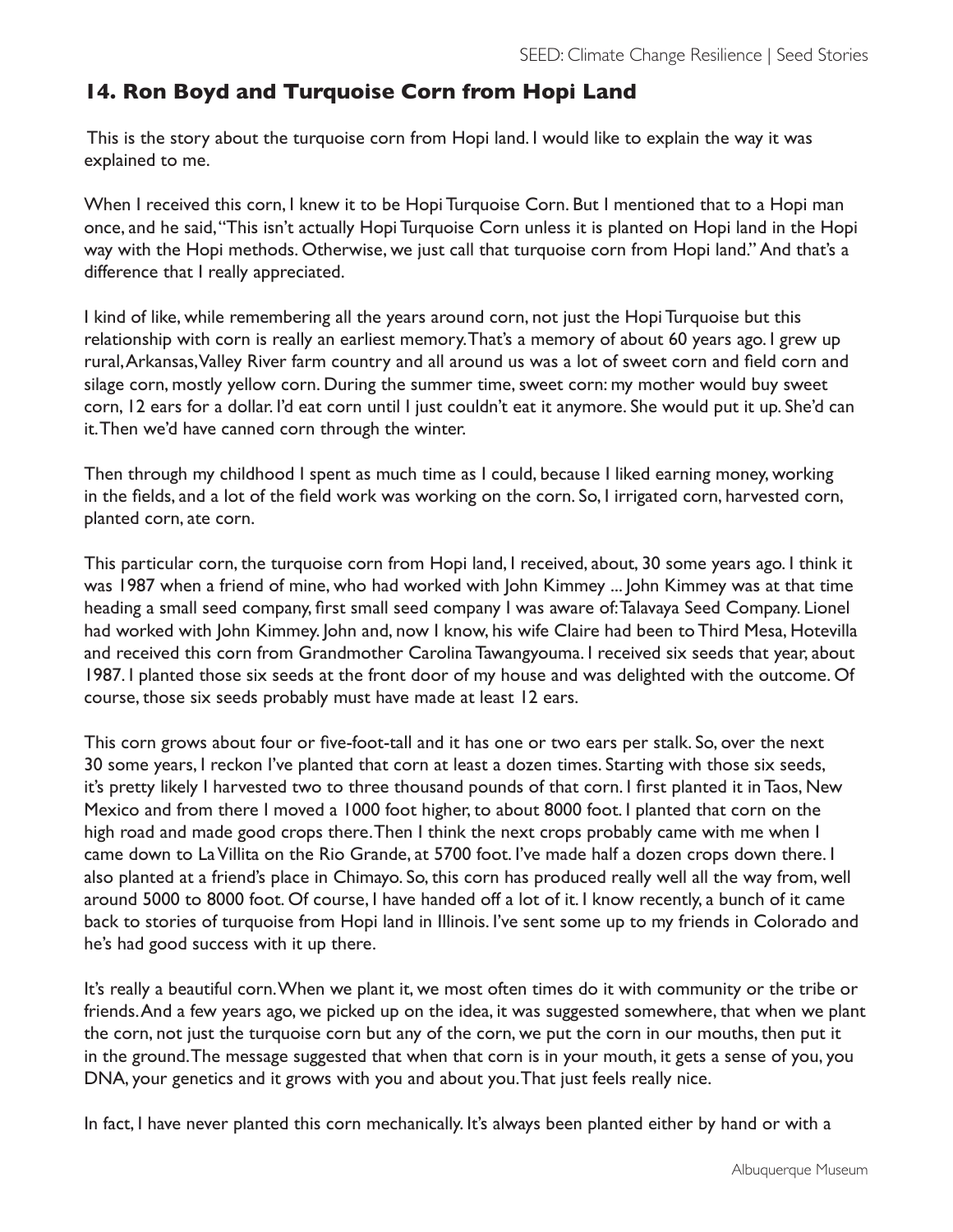simple, simple little planting tool. I've never planted it with power tools. I've never planted it with a tractor. Then about three years ago, when we harvested, the kids helped me harvest it. These were 4, 5 and 6-year-olds that helped me harvest it. We took it all out of the ground with a scythe and sickle, made a big pile of it. Still got this beautiful picture of these kids running and jumping on the corn. Yeah, it's really brought a lot of magic.

So, we've eaten it in a lot of ways too. I believe it's a flour corn. So, we've used it for tortillas, atole, corn meal for corn bread. Even eaten it when it was in the milk. You can eat it that way but it's not all that exciting. Oh, we made chicos out of it once too.

I think the last year I had it at my field, I couldn't flood irrigate so I put overhead irrigation on it. And irrigated it that way. At the end of the season, there were a few problems with the outcome and I could hear the voice of the corn real clearly stating, "We're girls from the desert here and we don't get overhead sprinklers, unless it's the rain.". So that was really clear: I'll never do it with overhead irrigation again. When I planted it in Taos, it was higher up, not as hot and I could actually finish that corn with three irrigations: once when I planted it, once when the tassel came in, and then when the silk came in. That would finish it. But down at 5000 feet, in sandy soil, I've got to irrigate it a little bit more often.

It must have been four or five years ago. One of the things I noticed about it was the silk on the ears of this corn, when it was still golden and fresh and the silk on the top of that ear was as long as the ear. It's the longest, golden locks of silk I've ever seen on an eared corn.

It was a few years ago, back again, maybe about 10 years ago, a buddy and I did a project at Hopi land, and this involved peaches. I took this turquoise corn back because I felt like I should return some of it, and the young men who we were doing this project with said they had never seen this corn before. So, I'm not sure how much of it is still on Hopi land. But, yeah, it was really a delight, it was great evening with these young men. We were grafting peaches and before the evening was over, and with good laughter and jest, and I carry with me still, these young men told me that we were some of the white boys they'd been waiting for. That felt really good.

So, I'm going to plant this corn again this year. I sell it to a seed company and if I explain to them, the way it was explained to me: "this is not Hopi Turquoise Corn, this is turquoise corn from Hopi land. We're planting it white boy way and it's not Hopi corn unless it is planted Hopi way." It'll go to the seed company I work with and they're crazy excited about it. And there it goes, around the world. This company sells around the world. So, we'll see how it evolves.

*Ron Boyd is a seed grower, spoon, shoe and cider maker and farms with his wife Debora in La Villita, New Mexico.*

## **15. Bill Mann and Brown Djoura Milo**

We have grown Sorghum Bicolor both sweet and grain over the last few years. This sorghum is also known as djoura, great millet, jowari, or milo. Easy to grow and very drought tolerant, it is one of the most important staple foods around the world for people, animals, and soils. It builds soil, produces food, feed, forage, and if it is a sweet cane provides a sweetener. The first sorghums we grew were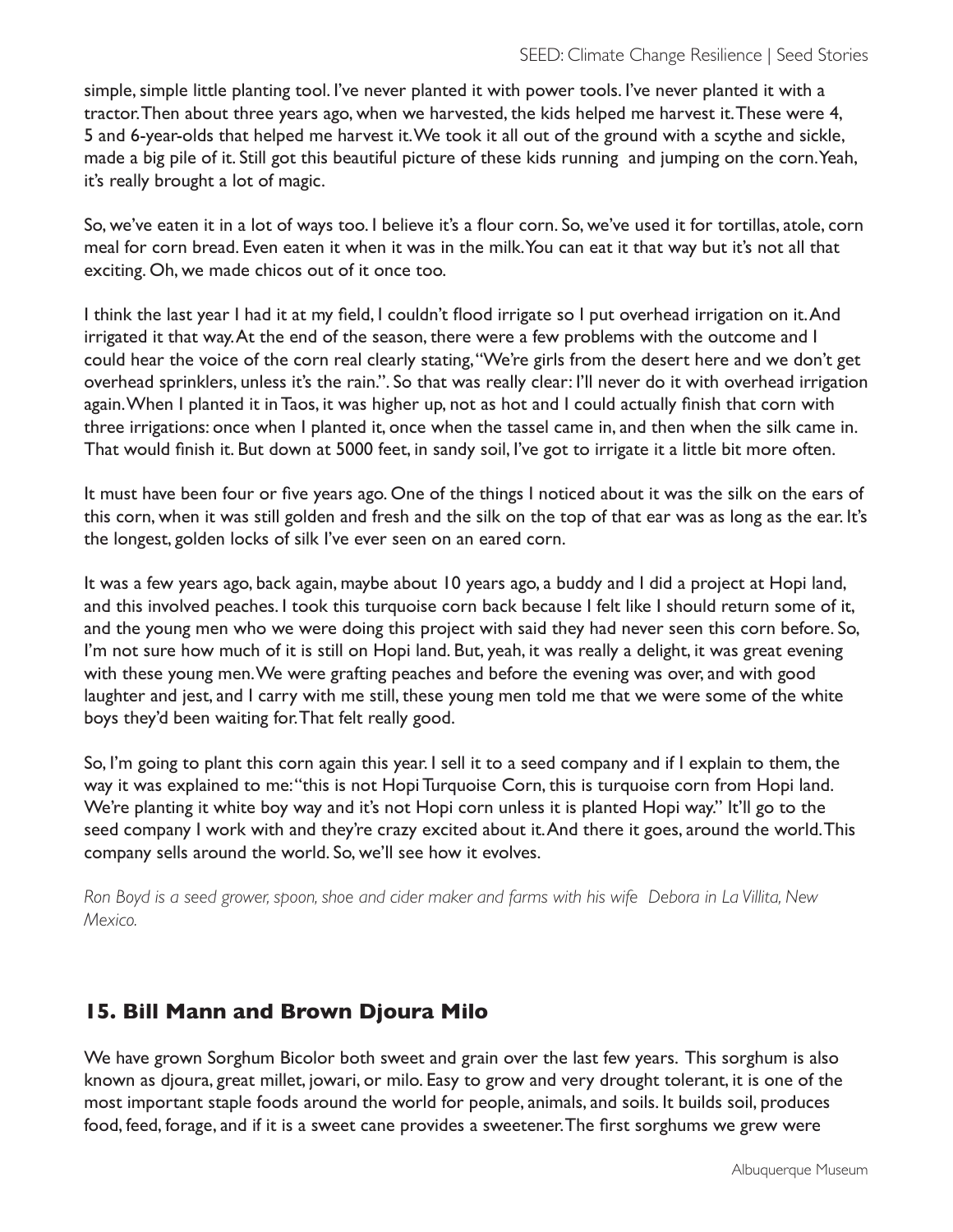sweet. We started with a red variety and then a black seeded cane. The red was acquired from Native Seeds/SEARCH and the black was provided by a neighbor who got it from a pueblo. Next we were gifted a grain sorghum from another seed saver in Gila, NM. All of these sorghums we grew from small plots into larger ones as we saved more seed. If thinned properly the stalks grow tall and strong producing more grain. Once the grain has been harvested we put our goats out to eat the stalks and fertilize our fields with their manure and when they are finished the field is ready for planting a fall or winter crop.

*Bill Mann has been farming with his family for the last twelve years in the Pecos River Valley near the village of Anton Chico, New Mexico.*

# **16. Beata Tsosie-Peña and Aurelia's Green Amaranth Seeds from The Garden's Edge Seed Travels**

My name is Beata Tsosie-Peña. I'm from Hapo Kha'p'oo Owinge, Santa Clara Pueblo, New Mexico. I'm going to share a poem with you called "Tsez" which is the indigenous people of Guatemala's word for amaranth. This poem is close to my heart as amaranth is a favorite plant of mine. I think it's beautiful and so powerful in its ability to feed the people and in its shared story that is so important to reflect on, as it's the story of indigenous people as well. I just really honor the Guatemalan farmers who came and shared their knowledge of this plant with us, how to grow it, how to harvest it. I had to honor it with a poem.

This poem is called "Tsez", it's with thanks to the Garden's Edge and the Qachuu Aloom Association.

I fell in love with Amarante this summer From the moment that Cristobal's magic hands Formed soft, circular beds in sandy dirt Plowed up by borrowed tractor That unearthed pottery shards...so old And then his brown, calloused hands Sprinkled tiny white seeds On top of the circles he had made in earth We paid attention As he taught us knowledge that came from Indigenous mountains in Rabinal, Guatemala From hand woven cloth and ceremonies dressed in white Dressed in rainbows and beautiful mujeres strong espiritu montaña All smiles and dark ancient eyes That has seen much history While they knowingly cultivate their own Knowledge that traveled here In continuation of the old connections That traveled ageless roadways buried beneath modern time Macaw feathers and jade in plundered graves tell stories of this And now Cristobal whose family was murdered for industry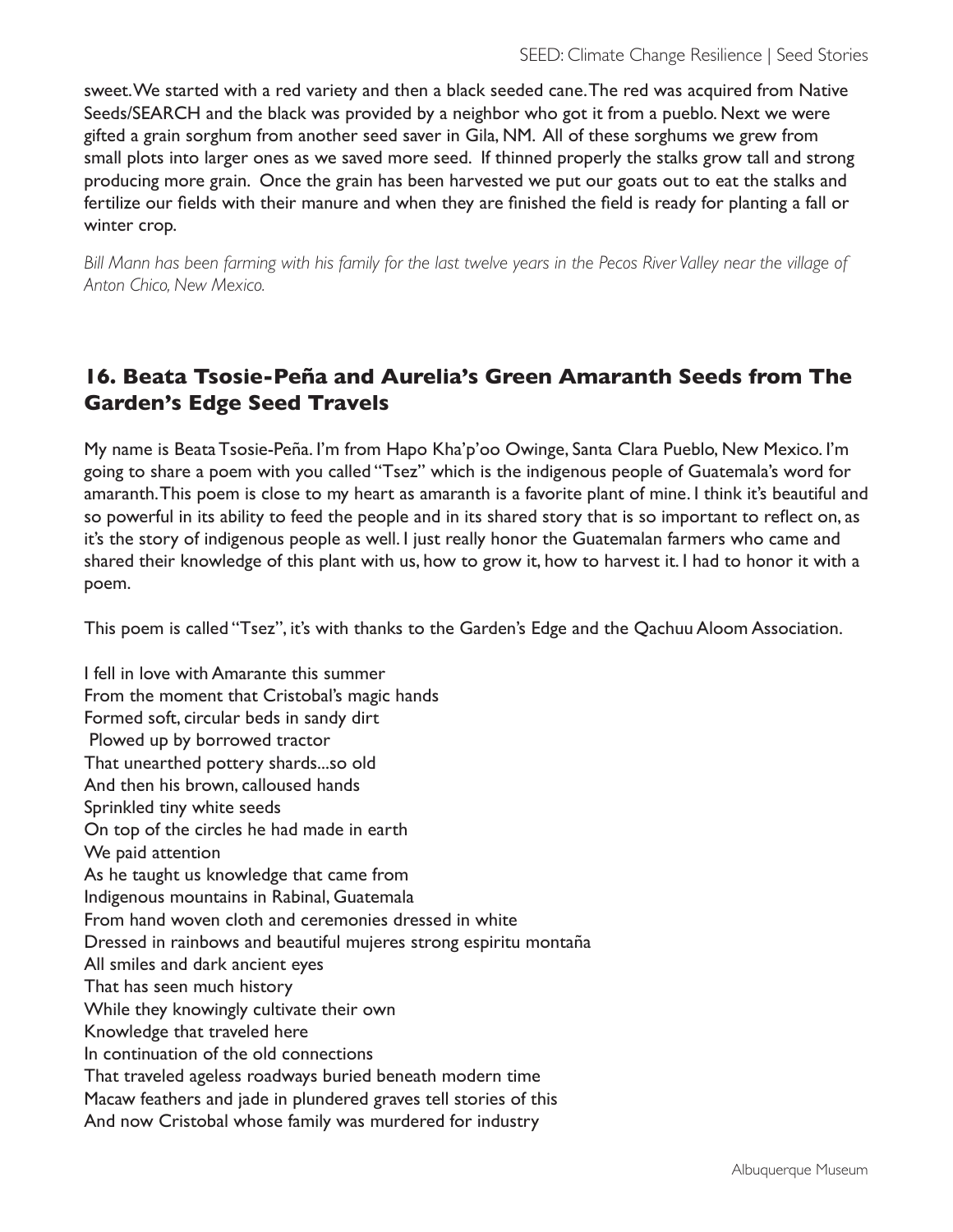Gently buries sacred seeds and I think about Edson's words and stories from his elders How this majestic plant named Tsez, revered like corn in Pueblos Sustained and nurtured the intelligence of Mayan people Over time created vast cities that spoke with constellations Purple fields that blanketed hundreds of acres of rolling mountains In a place blessed by rain and celestial origins That cultivated and loved Amarante All violet magenta rainforest green purple brilliance Containing complete B proteins that needed no name Nurtured advanced civilizations that lived in lush beauty That eventually fell under the glare of Spanish domination They saw how important this plant was to the people And burned thousands of acres of crops Cut off the hands Of people who were caught trying to grow it The people grew it anyway And the seed survived Lived to be planted among potshards That came from a similar time and place Survived to be planted By those descended and connected To the old ones who died to save it The trees are turning yellow-red before their sleep And now Julian whose eyes are bright alive Teaches me about harvesting these seeds How when they are ready Hundreds will fall from bent over bright purple buds Effortlessly into your hand with a gentle touch Confidently he cuts a few and puts them upside down inside a bag And Sylvia a mother of four garbed in color Whose strong voice carries her forward as a woman of purpose Demonstrates cooking with this amazing seed Golden atole, popped on a fire, ground into flour, sprinkled on food, as cereal I drink two full delicious cups with and without sugar The children cannot get enough of the popped kind They insist its popcorn and continue to eat While my hands become stained pink as I rub the seed Out of its flowers against a framed screen We speak of winnowing And I imagine the wind carrying the dried parts away The seed falling onto a waiting container Delicate masses of creationism The size of a grain of sand, and so plentiful I honor the plant with prayer Now chopped at the stem That came from a line of seed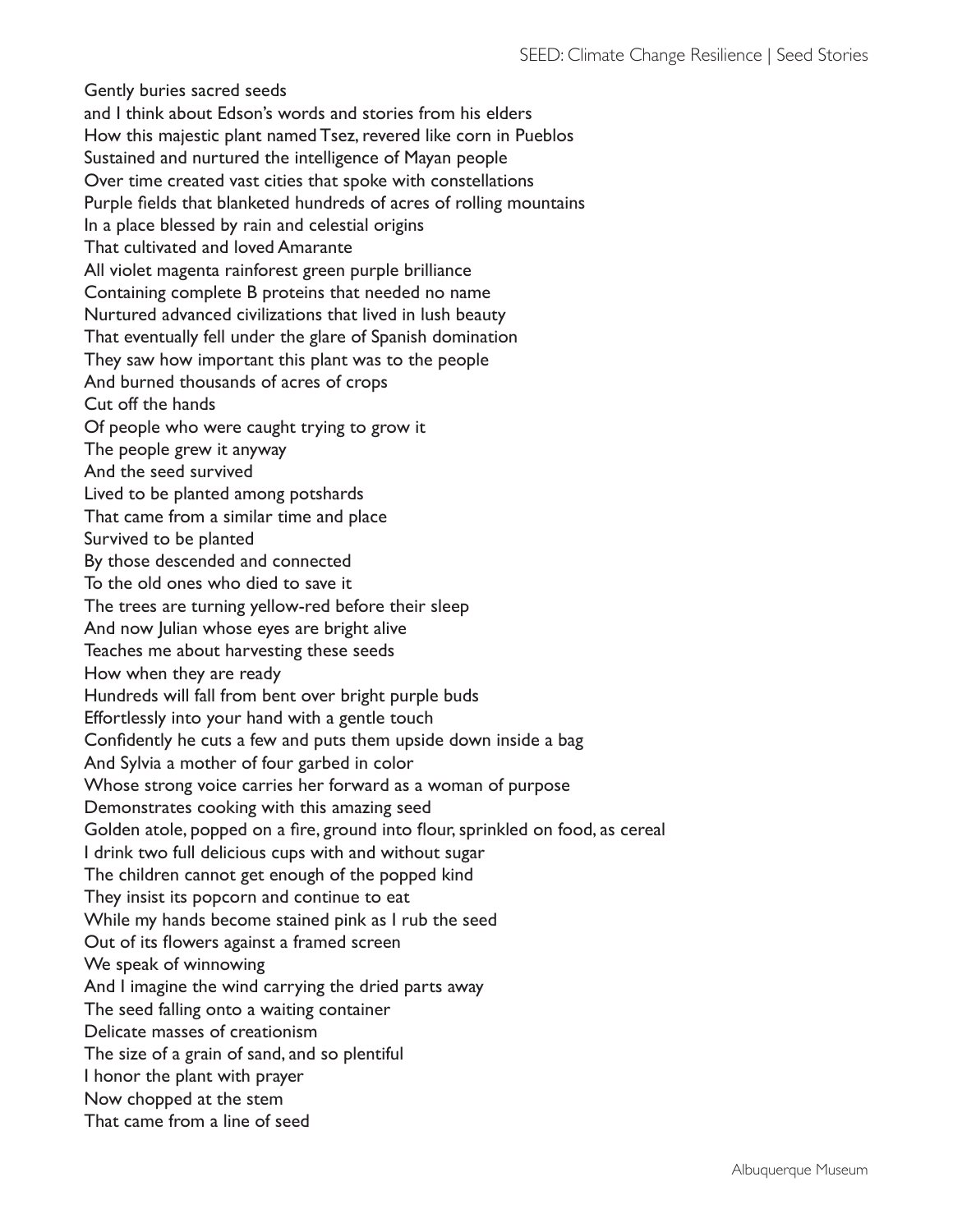Stretching across ages Sharing our inherited experience colonization and conquest within our DNA I like to think we are acclimatized to it Stronger and able to adapt As we still draw knowledge from plants Who store the weather patterns in their memory Who were diligently stored and grown by generations of hallowed hands such an honor to plant this seed and walk the roadways of remembrance Even the plants have stories to pass on

### Thank you.

*Beata Tsosie-Peña is from Santa Clara Pueblo and El Rito, New Mexico. She is the Environmental Justice Program Coordinator for Tewa Women United, a poet, musician and mother, and Is passionate about community gardens*

# **17. Sunny Dooley and Blue Corn Seeds**

The story that I am speaking of is the story of Dolii/Bluebird: She came bearing many gifts. The one that is mentioned in this brief retelling is the important gift of the Blue Corn seeds and the value of sharing her abundance.

Native Nations across the north and south hemispheres have unique protocols regarding how and when their Origin are retold. For the Dine' Navajo, stories are primarily told from the New Moon of Ghaajii/October and to the First Thunder Awakening in the mid Winter months. This observance is to allow hibernating and migrating birds, animals, reptiles, insects, trees, shrubs, grasses, moss and lichens the grace to fully reintegrate and fortify themselves for upcoming seasons. When the Dine' tell these stories of Origin, they are told verbally, to allow the energy of the spoken word to adhere to certain aspects of creation. This allows for a relational connection between all species. It is a reestablishment affirming our interwoven existence.

*Sunny Dooley and the seeds she cares for live in Chi Chil Tah, New Mexico. Having grown up with seed stories and songs, Sunny continues the cycling of seeds for all creation to ingest the JOY and grow.*

## **18. Mary Waldie Vigil and Hemp Seeds**

Hemp

I am still here. But I have not been in your area for a long time. I grew acre upon acre in the old world.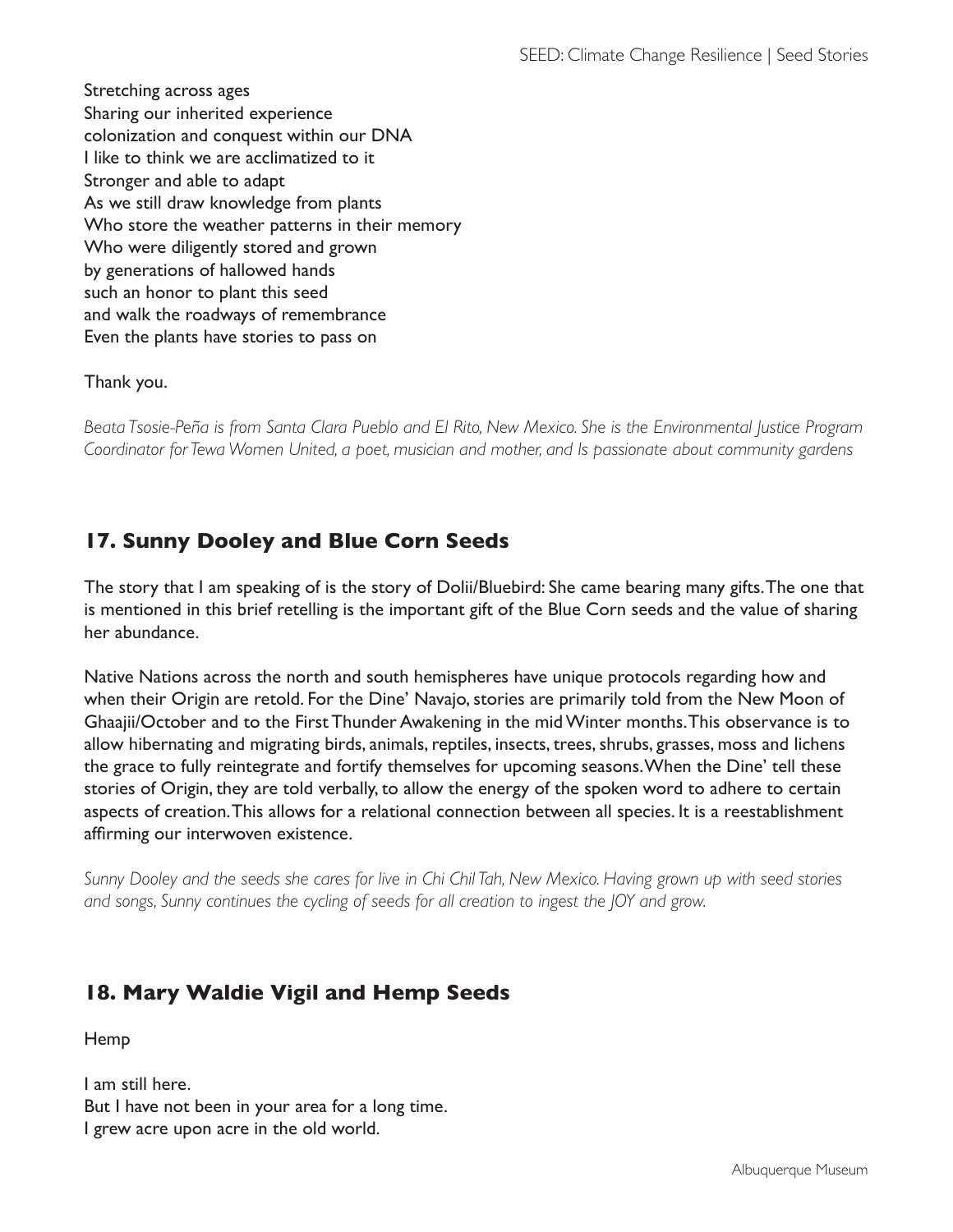The world where I was loved and cared for. I was a U.S. staple they might say. I was used for paper, clothing, and rope. I was honored to have Thomas Jefferson use me to write the Declaration of Independence and to have Betsy Ross sew me into a flag. Then a new world dawned. The war on Drugs began and I was considered a drug. It was prohibited to grow me and what use to be prized was forgotten in a bag in the National Seed Storage Laboratory. I was rotten, moldy, dusty, and lost for a long time. However, one day the truth about my significance and a need for me had arisen. I am more than a piece of paper or cloth. I am an agricultural marvel. I can clean the soil which has been contaminated. I can provide healing with my CBD properties that have now been found through science. My seeds when consumed are more nutritionally superior than flax seeds.

I can still become fiber, but I can be used for much more than just cloth or rope.

I can even build houses with bricks build from my stocks.

And one day I just might be the biomass that makes your electricity.

I am a revolutionary plant!

Before you judge me, learn about me.

See if I can help you or your family, I just might be one of the answers to today's problems.

You will be able to find me soon growing in your neighborhoods and in fields you pass.

I will be on the shelves in stores in various forms.

Look for me, and when you find me, don't forget that I almost passed out of all knowledge. Be thankful that Hemp exists.

*Mary is a rancher and farmer and lives with her family in San Fidel, New Mexico*

### **19. Rowen White and Mohawk Red Bread Corn Seeds**

I hold this Mohawk Red Bread Corn in my hand. Inside these kernels there's a seed song of resilience, resistance, remembrance, and reconciliation. This seed story begins with the dawning of our creation when the gift of this corn sprouted from the body of original woman's daughter. That from her grave would grow this corn, beans, and squash to sustain the people. This was the sprouting of our original agreements with our food plants. That we would take care of you and you would take care of us. These agreements that still run like wild rivers inside of our blood and our bones. It was this corn that grew us and our culture as Mohawk People. It was this corn that taught us how to be generous. Even when mysterious new people came from the east. We fed this corn to the colonizers, the settlers, the traders, the missionaries to keep them from starving. Even when those same people burned thousands of acres of our corn feeds during the revolutionary war. We rose up resiliently from the ashes of those corn fields. We learned how to eat the burnt corn to avoid starvation. Although they tried, they could never sever our connection to this corn, who we see as our mother. Wise ones kept caches of seed in smokey buckskin pouches for safekeeping. Hidden and growing until all was safe again. This corn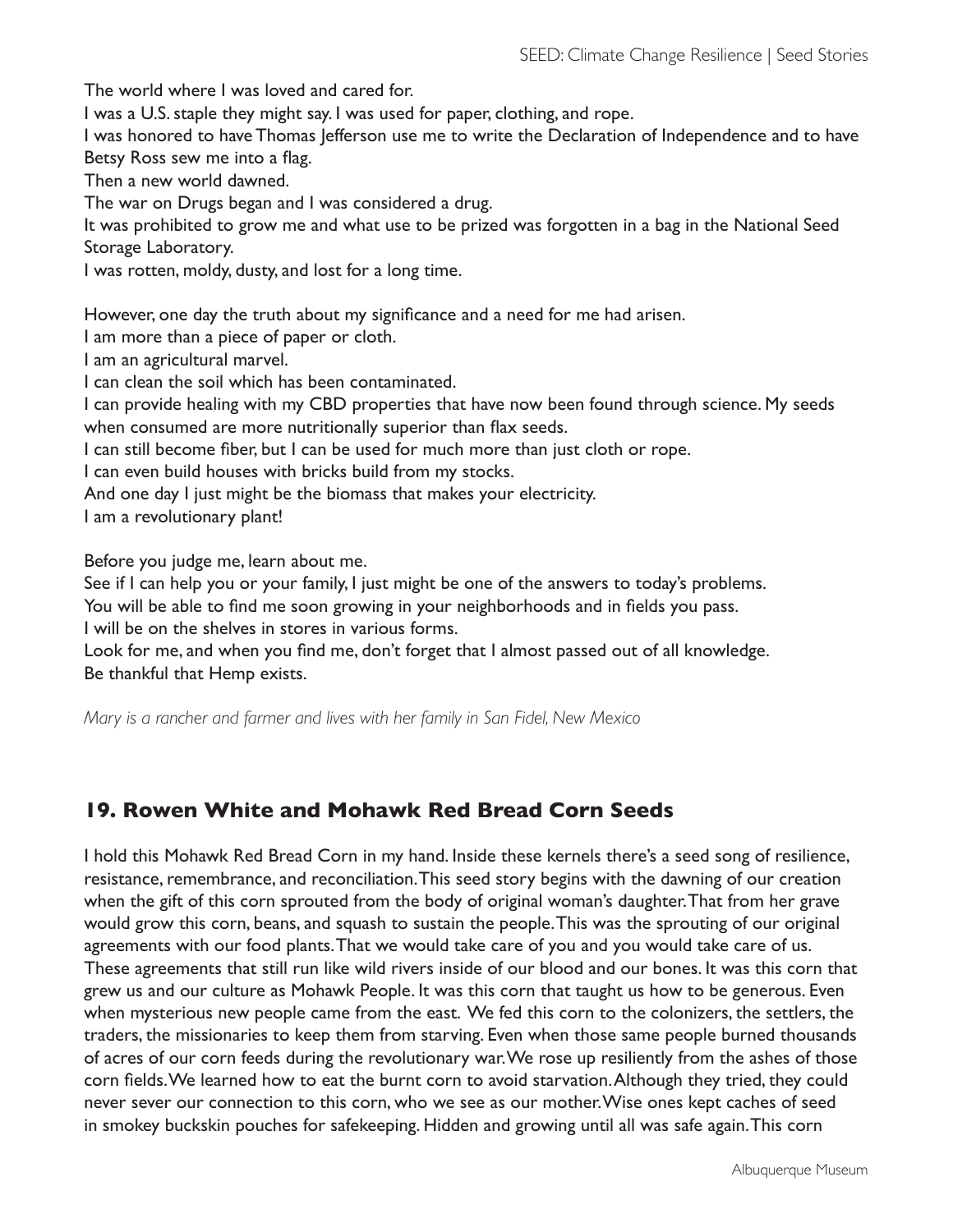continued to be used in ceremony, fed to the lips of newlyweds, and babies, and even before death. Yet this corn, during the era of acculturation, assimilation, displacement dwindled down to one single cob in the hands of an elder. It was this one cob that spoke whispers of resistance to foresighted elders who petitioned our leaders and elders to not forget who we are and where we come from. Inside of these seeds the ancestors' prayers still echo. And this corn stayed with us through all of the adversities and challenges of the last many centuries of colonization and displacement. It was the seed song of this Mohawk Red Bread Corn that brought many people together over the last three years to plant reconciliation gardens in the Hudson River Valley. It has been the guidance and generosity of this red corn that's helping us to heal.

Inside these kernels is an achingly beautiful seed song that unites my ancestors, my living relatives, and my future generations. It is the seed corn that I proudly hand down to my daughter and son. That they might know the foods of their ancestors and love them as relatives.

*Rowen White is a Mohawk seedkeeper, farmer, and passionate activist for indigenous seed sovereignty.* 

### **20. Greg Schoen and Chickasaw 8-Row Dent Corn Seeds from Carl Barnes**

The Seed Remembers

A bunch of years ago I met a man named Carl Barnes… who was of Cherokee ancestry. Before Carl was born, his father moved the family to western Oklahoma to homestead. Carl was born there and as a little boy he went through the dust bowl years. As a young adult, Carl learned more about his Cherokee heritage and began growing a lot of the old varieties of corn that were still around, back when many of them were still being called 'Indian corn'. He later learned about the traditional corns of many of the tribes that were in Oklahoma and was able to reintroduce some of them to their original heritage corns that had become lost to them. And this had a deep spiritual effect on these people.

Carl had a lot of words of wisdom that he shared with us. 'The grandmothers will re-appear in the children.' 'If we do the prayer and ceremony the Old Ones will return.' And one that was simple and profound—'The seed remembers.'

Carl also talked of all the colors of the corn and the musical tones like they were a rainbow that carried in itself the promise of a new language of humanity. That one got my attention and began my journey with the corn.

It's been three hundred generations since the mysterious origins of Maize (the corn) in the heart of Mexico. From there it spread, through all the migrations, and by passing from hands to hands to hands through millennia of time, deep down into South America and far up into North America, transforming itself into an unimaginable diversity of colors and forms as it sustained the people and even more so, nourished their spiritual life.

We're just beginning to understand something about inheritance that we are now calling epigenetics.